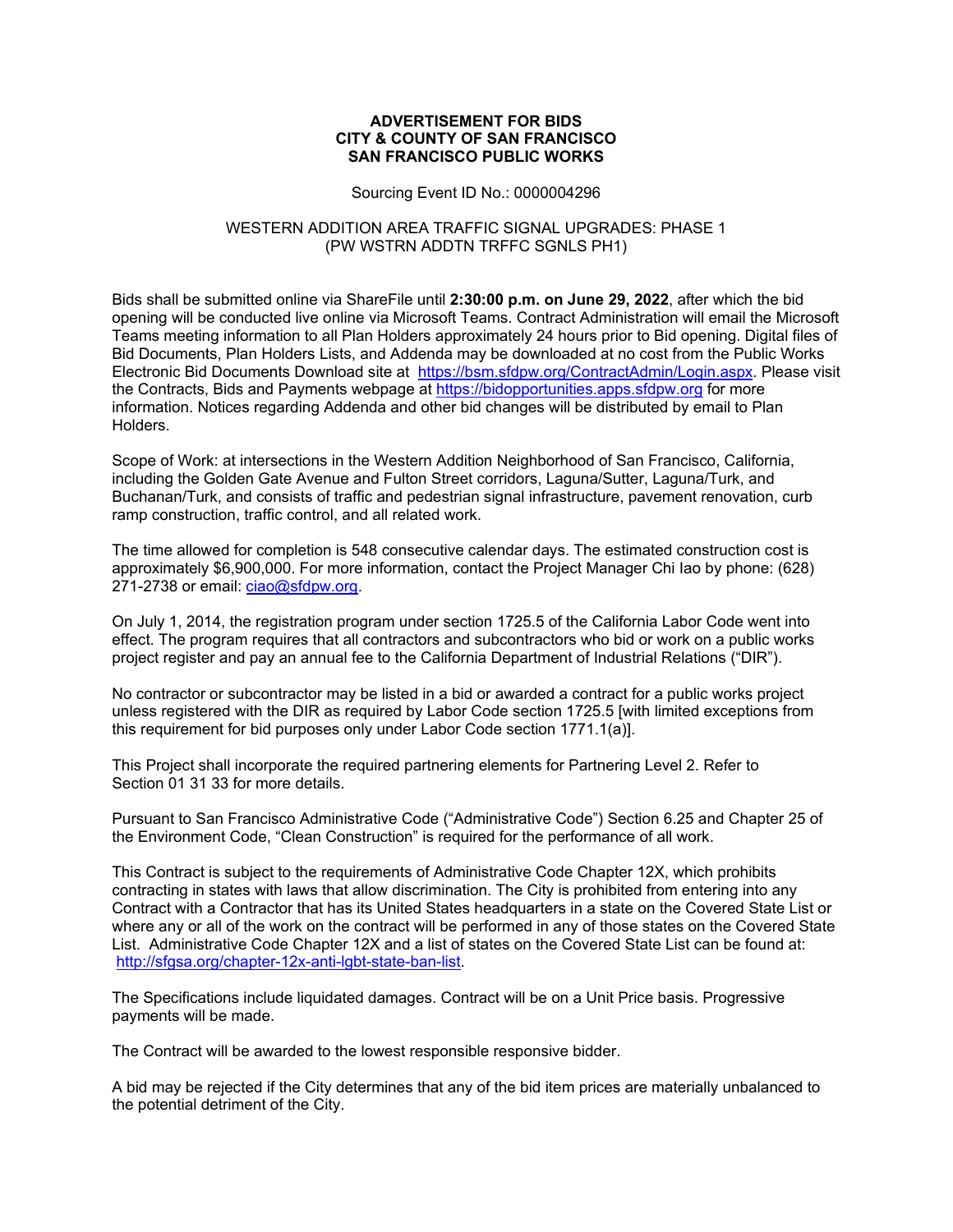Bid discounts may be applied as per Administrative Code Chapter 14B. LBE Subcontracting Participation Requirement is **25%**. For details, contact Antonio Tom by email at Antonio.Tom@sfgov.org. In accordance with Administrative Code Chapter 14B requirements, all bidders shall submit documented good faith efforts with their bids, except those who exceed the above stated LBE Subcontracting Participation Requirement by 35%. Bidders must achieve 80 out of 100 points to be deemed responsive. Bidders will receive 15 points for attending the pre-bid conference, if scheduled. Refer to CMD Form 2B.

## **A pre-bid meeting will be held by conference call on Thursday, May 26, 2022 starting at 2:30 pm.**

\_\_\_\_\_\_\_\_\_\_\_\_\_\_\_\_\_\_\_\_\_\_\_\_\_\_\_\_\_\_\_\_\_\_\_\_\_\_\_\_\_\_\_\_\_\_\_\_\_\_\_\_\_\_\_\_\_\_\_\_\_\_\_\_\_\_\_\_\_\_\_\_\_\_\_\_\_\_\_\_\_\_\_\_

Refer to Section 00 21 13 Appendix B for a guide to joining a Microsoft Teams meeting.

# Microsoft Teams Meeting

**Call in (audio only)**

+1 415-906-4659,,177333838# United States, San Francisco Phone Conference ID: 177 333 838#

## **OR**

## **Join on your computer or mobile app**

## **Click here to join the meeting**

https://teams.microsoft.com/dl/launcher/launcher.html?url=%2F\_%23%2Fl%2Fmeetupjoin%2F19%3Ameeting\_NWE5MmI4MzYtNzJkYy00NDE5LTk0NzEtNTE5YzNlOTY1ZjUx%40thread.v2% 2F0%3Fcontext%3D%257b%2522Tid%2522%253a%252222d5c2cf-ce3e-443d-9a7fdfcc0231f73f%2522%252c%2522Oid%2522%253a%25228f1525d6-a6da-4df8-a611- 02a0d288253d%2522%257d%26CT%3D1652031769259%26OR%3DOutlook-Body%26CID%3D56395A82-63D5-4C2C-BEE2-0334A571DE2F%26anon%3Dtrue&type=meetupjoin&deeplinkId=ebfce88e-8544-43dd-8758 d495ccf04428&directDl=true&msLaunch=true&enableMobilePage=true&suppressPrompt=true

\_\_\_\_\_\_\_\_\_\_\_\_\_\_\_\_\_\_\_\_\_\_\_\_\_\_\_\_\_\_\_\_\_\_\_\_\_\_\_\_\_\_\_\_\_\_\_\_\_\_\_\_\_\_\_\_\_\_\_\_\_\_\_\_\_\_\_\_\_\_\_\_\_\_\_\_\_\_\_\_\_\_\_\_

For information on the City's Contractor Development Program, call (415) 986-3999 or email cdp@imwis.com.

A corporate surety bond or certified check for ten percent (10%) of the amount bid must accompany each bid. Administrative Code Section 6.22(a) requires all construction greater than \$25,000 to include performance and payment bonds for 100% of the contract award.

**Class "A" or "C-10"** license is required to bid.

In accordance with Administrative Code Chapter 6, no bid is accepted and no contract in excess of Threshold is awarded by the City and County of San Francisco until such time as the Mayor or the Mayor's designee approves the contract for award, and the Director of Public Works then issues an order of award. Pursuant to Charter Section 3.105, all contract awards are subject to certification by the Controller as to the availability of funds.

Minimum wage rates for this project must comply with the current General Prevailing Wage as determined by the State Department of Industrial Relations. Minimum wage rates other than applicable to General Prevailing Wage must comply with Administrative Code Chapter 12P, Minimum Compensation Ordinance. In addition, the San Francisco Citywide Project Labor Agreement (PLA) became effective on July 14, 2020. This Contract is a Covered Project and Bidders are advised that the PLA is incorporated into the contract documents. More information about the PLA can be found at: https://sfgov.org/olse/citywide-project-labor-agreement.